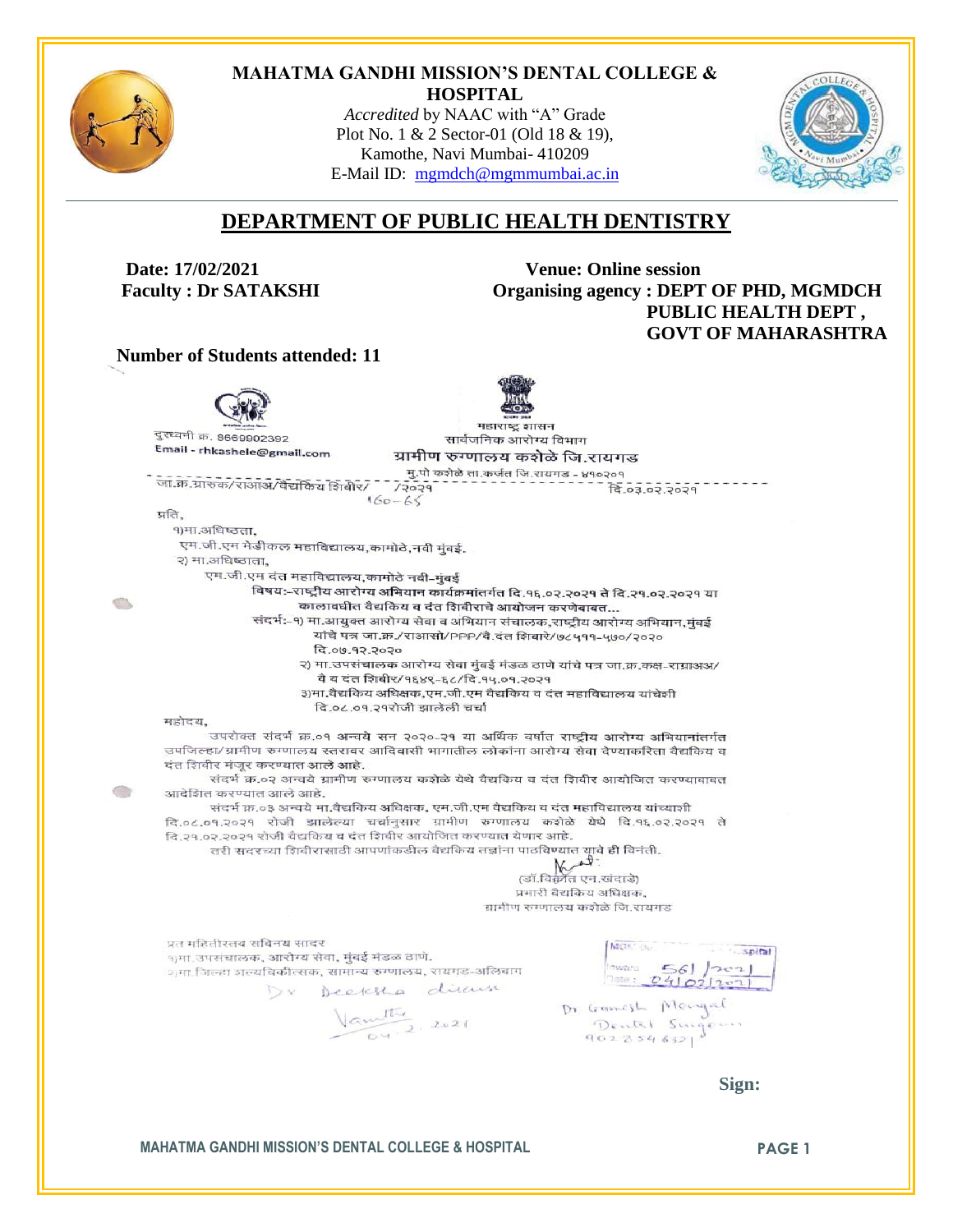### **Assessment of Oral Health Status and Treatment need of patients at Kashele Rural hospital**

 MGM Dental College constantly takes efforts of extending the oral health care to the community. The oral care initiative was also extended to patients at Kashele Rural hospital with the intention of creating awareness and providing oral health care to the patients.

### **Aim and objective:**

- 1. To assess the oral health status of patients and to provide necessary dental treatment.
- 2. To educate them and create awareness about oral health.

#### **Method**:

A type III examination was carried out with the use of mouth mirror and probe in day light. All the patients were assessed for oral health status and were explained the need to get the problems corrected. Basic treatment in the form of extraction was provided. The patients were made aware of the existing dental problems and preventive measures were explained.

**Observations:** A total of 09 patients were examined for various dental problems. Those requiring extensive treatment were referred to MGM Dental College and Hospital, Kamothe.



### **Table: 1 Treatment Done**

**Interpretation and conclusion:** 

**1) Dental caries is the most common problem among the patients followed by missing teeth and replacement of the same.**

**Oral health education and prevention strategies should be implemented in order to reduce the disease burden among these patients.**

 **Sign:**

**MAHATMA GANDHI MISSION'S DENTAL COLLEGE & HOSPITAL PAGE 2**